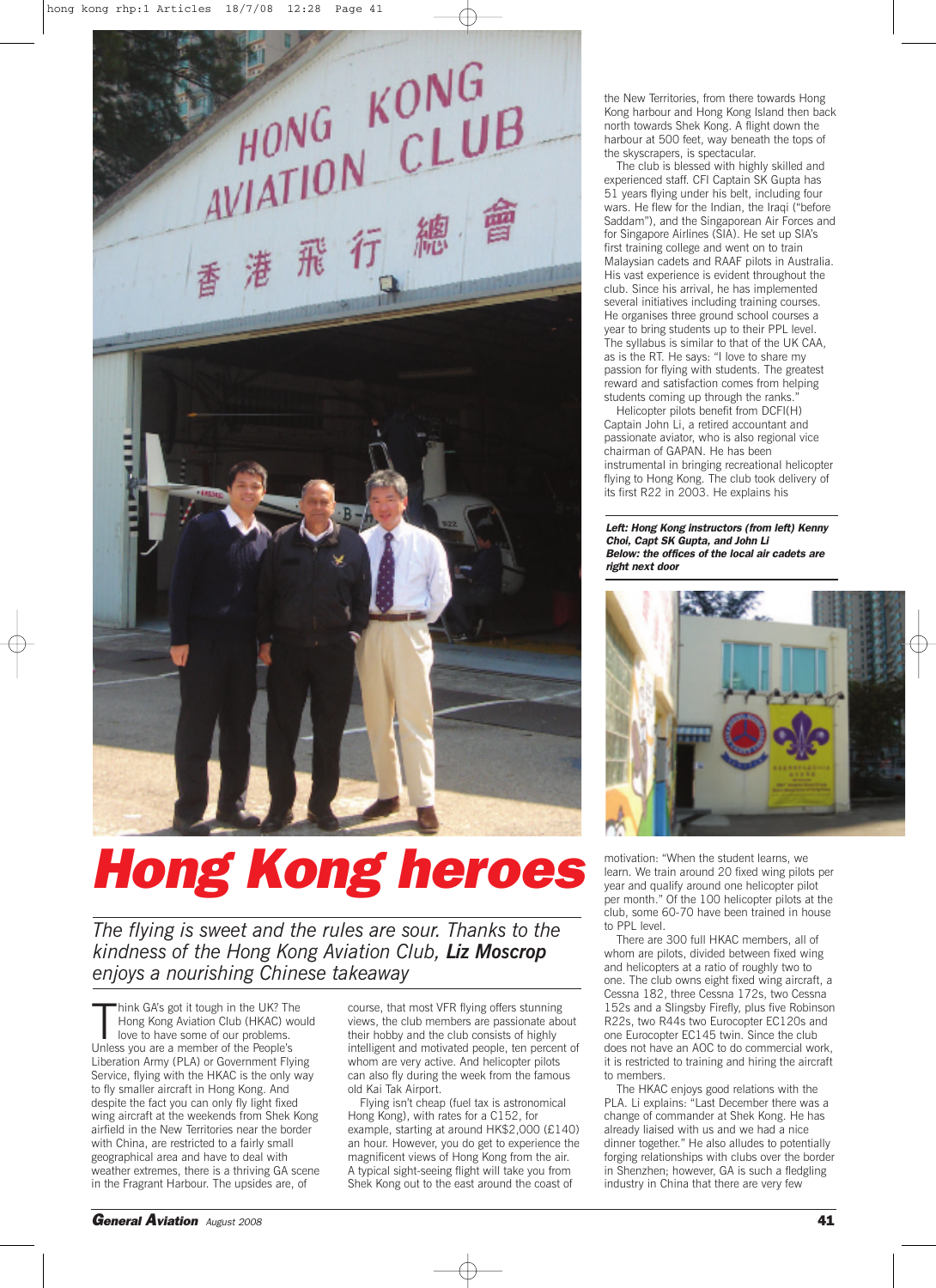



*Top: on the infamous 'checkerboard' approach to 13 at Kai Tak Above: Chek Lap Kok took over from Kai Tak ten years ago in July Right: Wan Chai, one of the busiest commercial areas of Hong Kong Below: Victoria Harbour, close to the perimeter of Kai Tak*



private pilots. That said, here are positive indicators for growth as wealth increases in China and the restrictions on airspace slowly relax.

## **Flying in Hong Kong**

Hong Kong is a Special Administrative Region of China, so its airspace, like that of the Mainland, is controlled by the military. This means that there are strict regulations governing all flying and GA pilots must be cleared by the PLA. The club recommends that any foreigner wishing to fly in Hong Kong allows one month's notice in which to have his or her passport checked and obtain permission to fly. If you wish to pay a visit, there is a downloadable form on the club's website.

Several years ago I had a lovely flight from Shek Kong, and since I was visiting this February, I had a spur-of-the-moment idea to go and fly with them again and report back to GA readers just how good it is. I contacted Captain Gupta, who was more than accommodating, but unfortunately could not arrange for me to go in one of the club's Cessnas for the reasons outlined above. Instead, he kindly offered me a "trial lesson" with an instructor in one of the club's R22's so I could get pictures with which to tempt you go to see them.

If you are ever in Hong Kong, it is well worth doing so. Says John Li: "We are AOPA members and would welcome other AOPA members from the UK. Casual visitors can fly with the club in two ways, but we have to arrange these well in advance. For nonmembers, even the local general public, we provide trial flights on both fixed wing aircraft and helicopters. For licensed pilots coming in for a longer time we can offer overseas temporary membership for up to three months with no entrance fee, as they would be club members flying club aircraft. The Hong Kong Civil Aviation Department is happy so long as



pilots have an ICAO licence and a valid medical current in their own country – you don't need to convert."

I flew with the club's full time helicopter instructor Kenny Choi, a local pilot who had trained in the US. We were lucky with the weather. To fly in Victoria Harbour the minimum cloudbase should be 2000 ft agl, with 5km in sight of the surface. Hong Kong had been cold and muggy for several weeks previously and we were blessed with a clear sunny day. We took off from Kai Tak and flew down Victoria Harbour past the famous Hong Kong skyline to Green Island, which is one of the main transit reporting points. We turned south down the East Lamma channel to do a quick tour of Hong Kong Island itself, taking in the sights of Aberdeen, Stanley and (my personal favourite) Shek O en route.

Because flying privileges are so hard won, the club is deeply protective of its rights. The HKAC expects pilots to fly sufficiently often to remain current with aircraft operation and local